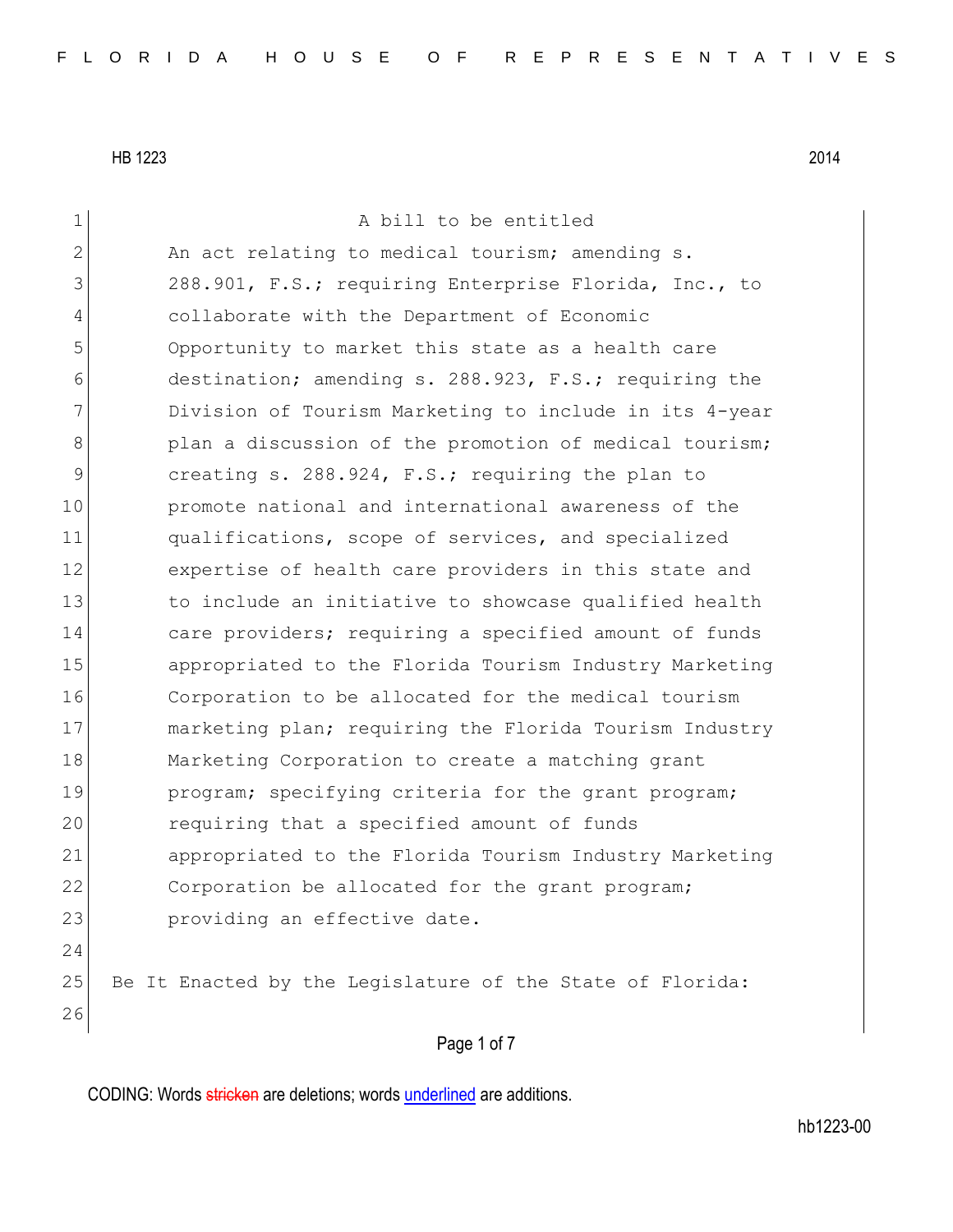27 Section 1. Subsection (2) of section 288.901, Florida 28 Statutes, is amended to read: 29 288.901 Enterprise Florida, Inc.-30 (2) PURPOSES.—Enterprise Florida, Inc., shall act as the 31 economic development organization for the state, using utilizing 32 private sector and public sector expertise in collaboration with 33 the department to: 34 (a) Increase private investment in Florida; 35 (b) Advance international and domestic trade 36 opportunities; 37 (c) Market the state both as a probusiness location for 38 new investment and as an unparalleled tourist destination; 39 (d) Revitalize Florida's space and aerospace industries, 40 and promote emerging complementary industries; 41 (e) Promote opportunities for minority-owned businesses; 42 (f) Assist and market professional and amateur sport teams 43 and sporting events in Florida; and 44 (g) Assist, promote, and enhance economic opportunities in 45 | this state's rural and urban communities; and 46 (h) Market the state as a health care destination by using 47 the medical tourism initiatives as described in s. 288.924 to 48 promote quality health care services in this state. 49 Section 2. Paragraph (c) of subsection (4) of section 50 288.923, Florida Statutes, is amended to read: 51 288.923 Division of Tourism Marketing; definitions; 52 responsibilities.-

## Page 2 of 7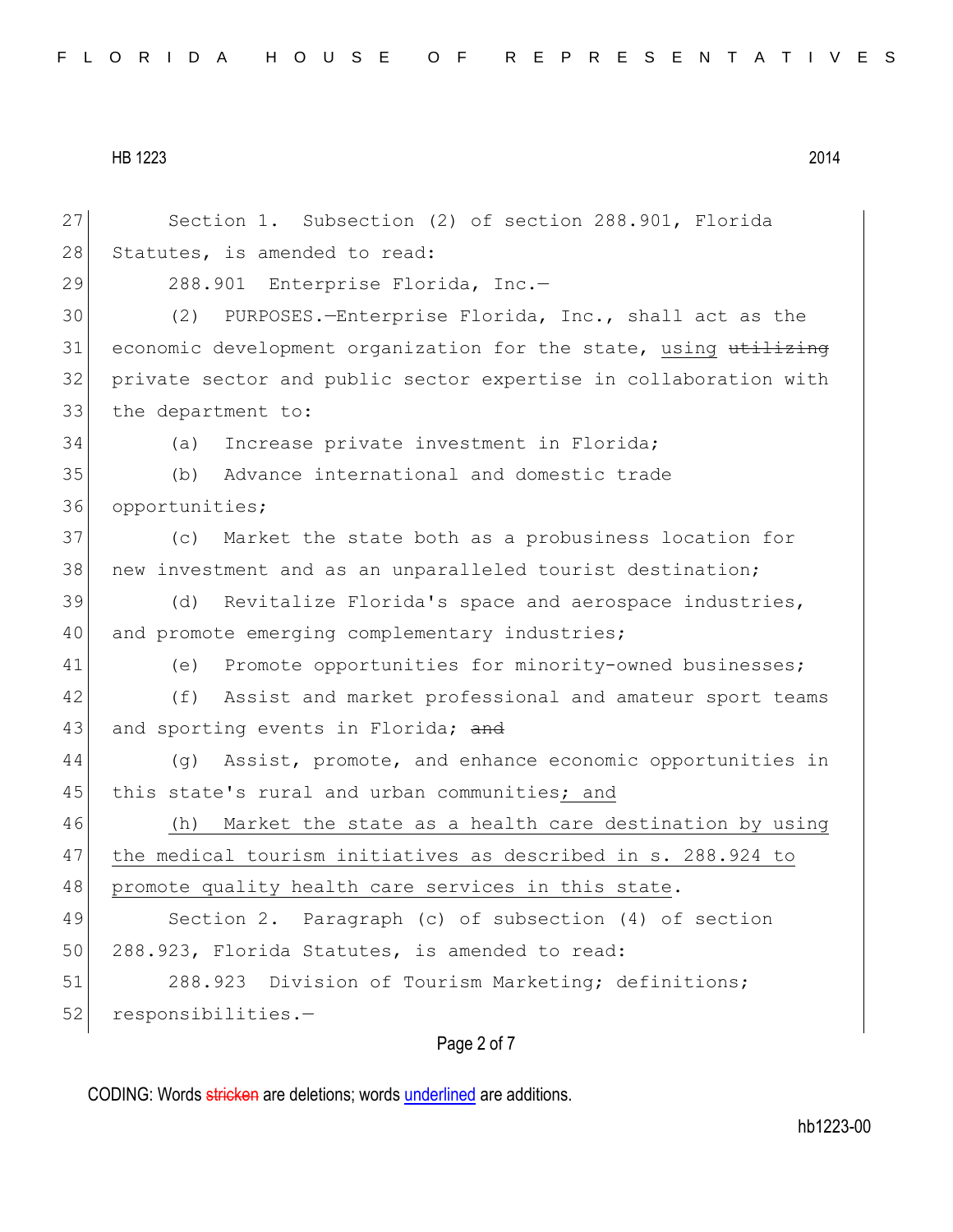Page 3 of 7 53 (4) The division's responsibilities and duties include, 54 but are not limited to: 55 (c) Developing a 4-year marketing plan. 56 1. At a minimum, the marketing plan shall discuss the 57 following: 58 a. Continuation of overall tourism growth in this state. 59 b. Expansion to new or under-represented tourist markets. 60 c. Maintenance of traditional and loyal tourist markets. 61 d. Coordination of efforts with county destination 62 marketing organizations, other local government marketing 63 groups, privately owned attractions and destinations, and other 64 private sector partners to create a seamless, four-season 65 advertising campaign for the state and its regions. 66 e. Development of innovative techniques or promotions to 67 build repeat visitation by targeted segments of the tourist 68 population. 69 f. Consideration of innovative sources of state funding 70 for tourism marketing. 71 g. Promotion of nature-based tourism and heritage tourism. 72 h. Promotion of medical tourism, as provided under s. 73 288.924. 74 i.h. Development of a component to address emergency 75 response to natural and manmade disasters from a marketing 76 standpoint. 77 2. The plan shall be annual in construction and ongoing in 78 nature. Any annual revisions of the plan shall carry forward the

CODING: Words stricken are deletions; words underlined are additions.

hb1223-00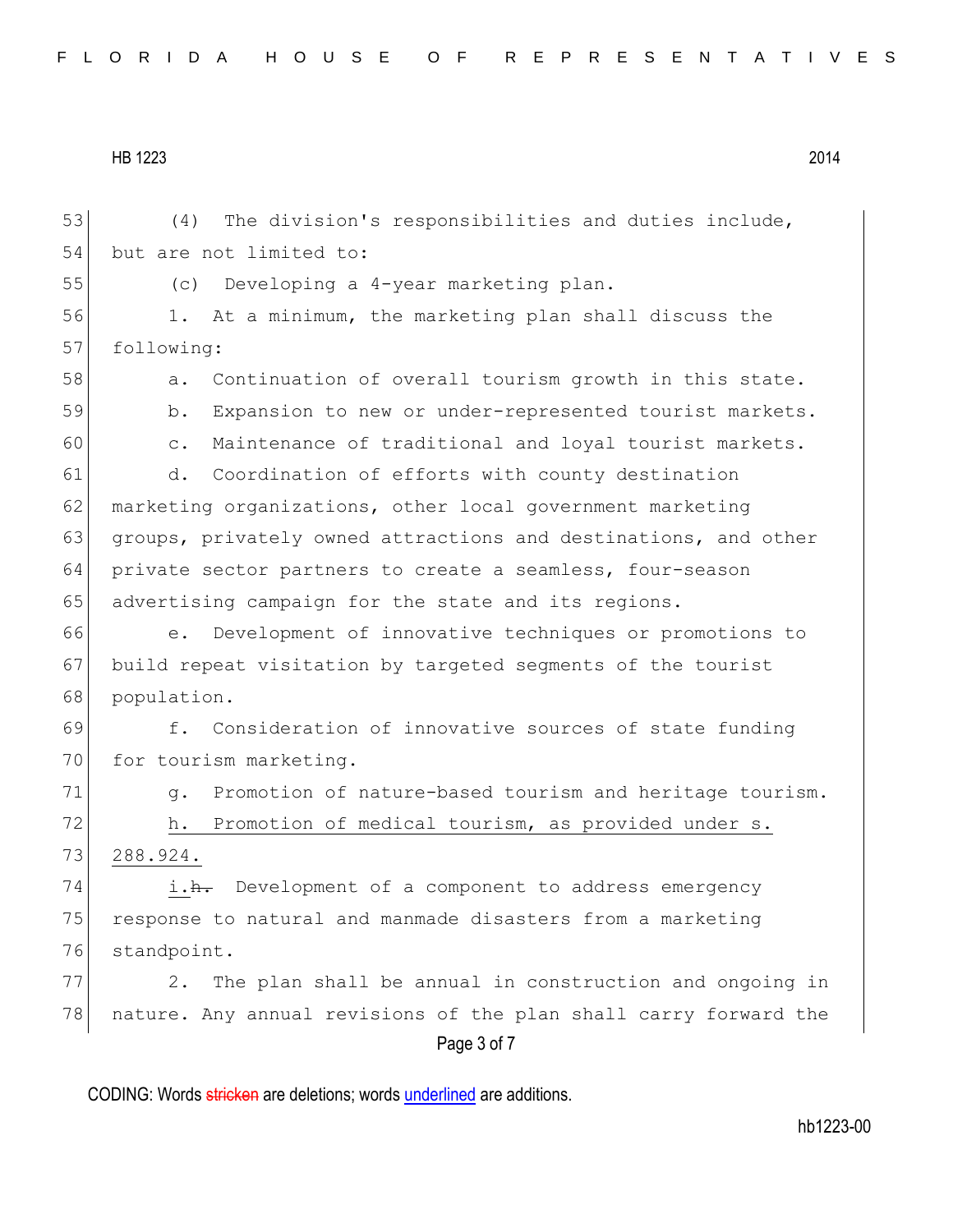79 concepts of the remaining 3-year portion of the plan and 80 consider a continuum portion to preserve the 4-year timeframe of 81 the plan. The plan also shall include recommendations for 82 specific performance standards and measurable outcomes for the 83 division and direct-support organization. The department, in 84 consultation with the board of directors of Enterprise Florida, 85 Inc., shall base the actual performance metrics on these 86 recommendations.

87 3. The 4-year marketing plan shall be developed in 88 collaboration with the Florida Tourism Industry Marketing 89 Corporation. The plan shall be annually reviewed and approved by 90 the board of directors of Enterprise Florida, Inc.

91 Section 3. Section 288.924, Florida Statutes, is created 92 to read:

93 288.924 Medical tourism.-

94 (1) MEDICAL TOURISM MARKETING PLAN. - The Division of 95 Tourism Marketing shall include within the 4-year marketing plan 96 required under s. 288.923(4)(c) specific initiatives to advance 97 | this state as a destination for quality health care services. 98 The plan must: 99 (a) Promote national and international awareness of the 100 qualifications, scope of services, and specialized expertise of

101 health care providers throughout this state; and

102 (b) Include an initiative that showcases selected,

103 qualified providers offering bundled packages of health care and

104 support services for defined care episodes. The selection of

Page 4 of 7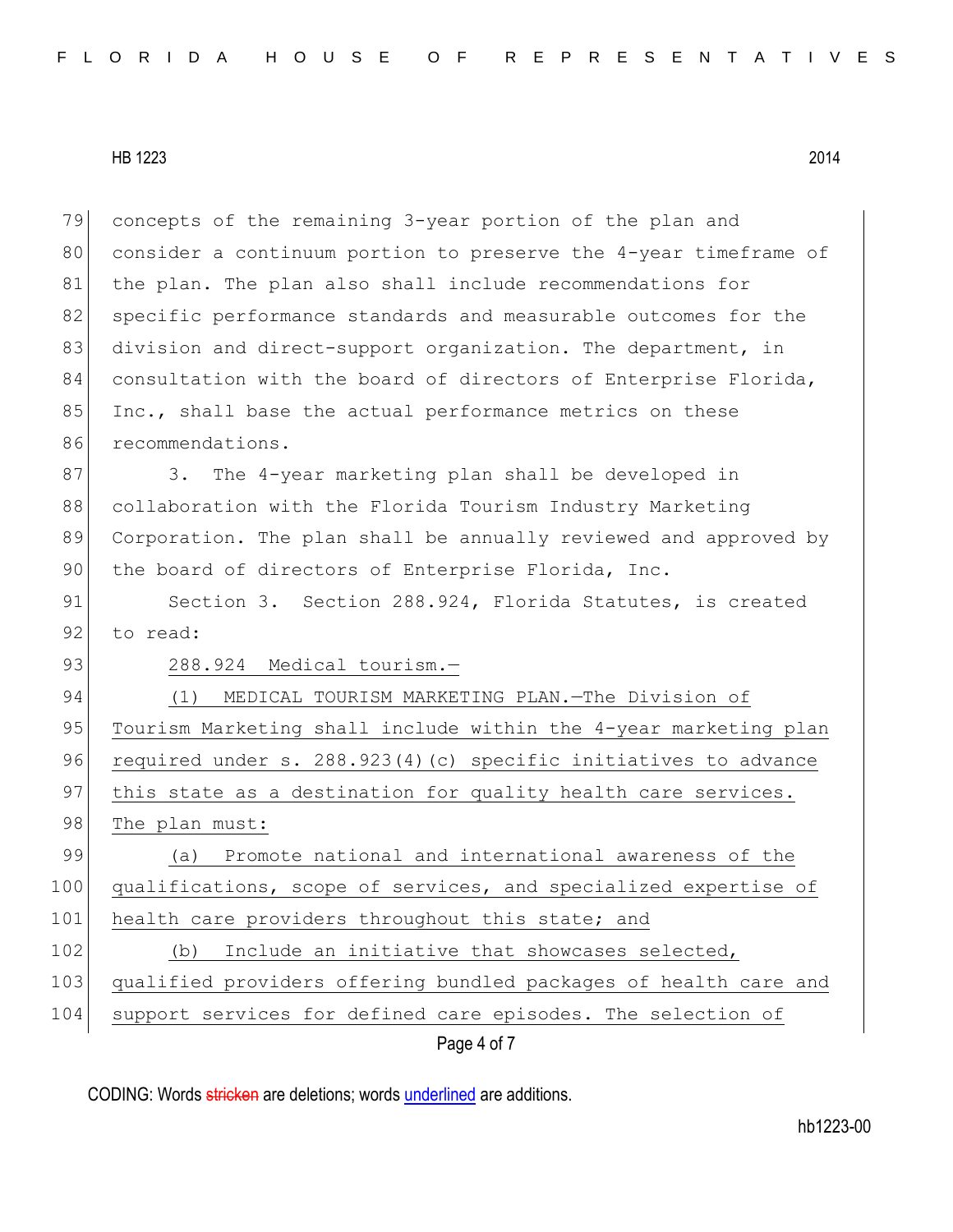| 105 | providers to be showcased must be conducted through a            |
|-----|------------------------------------------------------------------|
| 106 | solicitation of proposals from Florida hospitals and other       |
| 107 | licensed providers for plans that describe available services,   |
| 108 | provider qualifications, and special arrangements for food,      |
| 109 | lodging, transportation, or other support services and amenities |
| 110 | that may be provided to visiting patients and their families. A  |
| 111 | single health care provider may submit a proposal describing the |
| 112 | available health care services that will be offered through a    |
| 113 | network of multiple providers and explaining any support         |
| 114 | services or other amenities associated with the care episode.    |
| 115 | The Florida Tourism Industry Marketing Corporation shall assess  |
| 116 | the qualifications and credentials of providers submitting       |
| 117 | proposals. To the extent funding is available, all qualified     |
| 118 | providers shall be selected to be showcased in the initiative.   |
| 119 | To be qualified, a health care provider must:                    |
| 120 | 1. Have a full, active, and unencumbered Florida license         |
| 121 | and ensure that all health care providers participating in the   |
| 122 | proposal have full, active, and unencumbered Florida licenses;   |
| 123 | Have a current accreditation that is not conditional or<br>2.    |
| 124 | provisional from a nationally recognized accrediting body;       |
| 125 | 3.<br>Be recognized as a Cancer Center of Excellence under s.    |
| 126 | 381.925 or have a current national or international recognition  |
| 127 | in another specialty area, if such recognition is given through  |
| 128 | a specific qualifying process; and                               |
| 129 | Meet other criteria as determined by the Florida<br>4.           |
| 130 | Tourism Industry Marketing Corporation in collaboration with the |
|     | Page 5 of 7                                                      |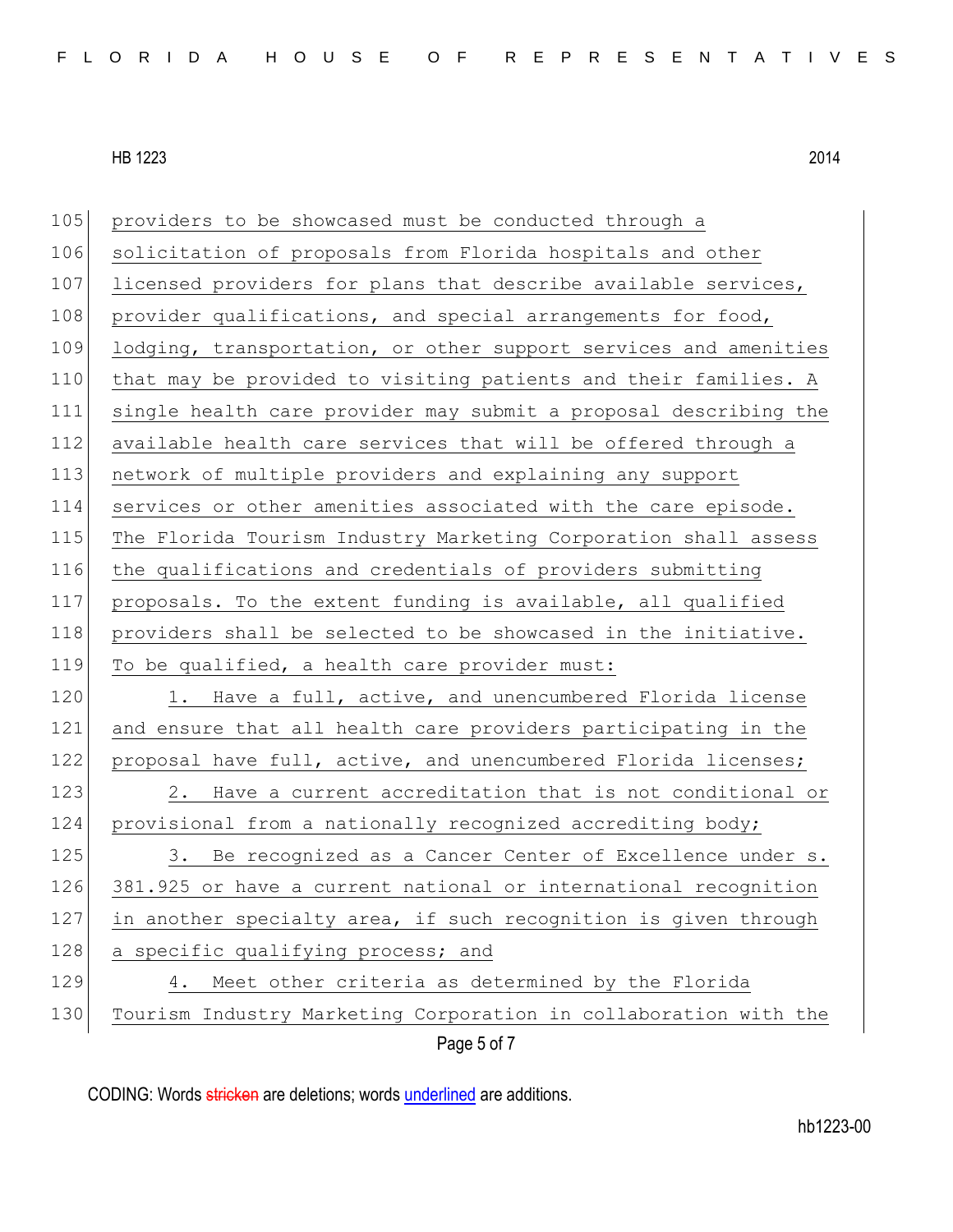| 131 | Agency for Health Care Administration and the Department of      |
|-----|------------------------------------------------------------------|
| 132 | Health.                                                          |
| 133 | ALLOCATION OF FUNDS FOR MARKETING PLAN.-Annually, at<br>(2)      |
| 134 | least \$3.5 million of the funds appropriated in the General     |
| 135 | Appropriations Act to the Florida Tourism Industry Marketing     |
| 136 | Corporation shall be allocated for the development and           |
| 137 | implementation of the medical tourism marketing plan.            |
| 138 | MEDICAL TOURISM MATCHING GRANTS. The Florida Tourism<br>(3)      |
| 139 | Industry Marketing Corporation shall create a matching grant     |
| 140 | program to provide funding to local or regional economic         |
| 141 | development organizations for targeted medical tourism marketing |
| 142 | initiatives. The initiatives must promote and advance Florida as |
| 143 | a destination for quality health care services.                  |
| 144 | Selection of recipients of a matching grant shall be<br>(a)      |
| 145 | based on the following criteria:                                 |
| 146 | The providers involved in the local initiative must<br>1.        |
| 147 | meet the criteria specified in subsection (1).                   |
| 148 | The local or regional economic development organization<br>2.    |
| 149 | must demonstrate an ability to involve a variety of businesses   |
| 150 | in a collaborative effort to welcome and support patients and    |
| 151 | their families who travel to this state to obtain medical        |
| 152 | services.                                                        |
| 153 | The cash or in-kind services available from the local<br>3.      |
| 154 | or regional economic development organization must be at least   |
| 155 | equal to the amount of available state financial support.        |
| 156 | Proposals must be submitted by November 1 of each<br>(b)         |
|     | Page 6 of 7                                                      |